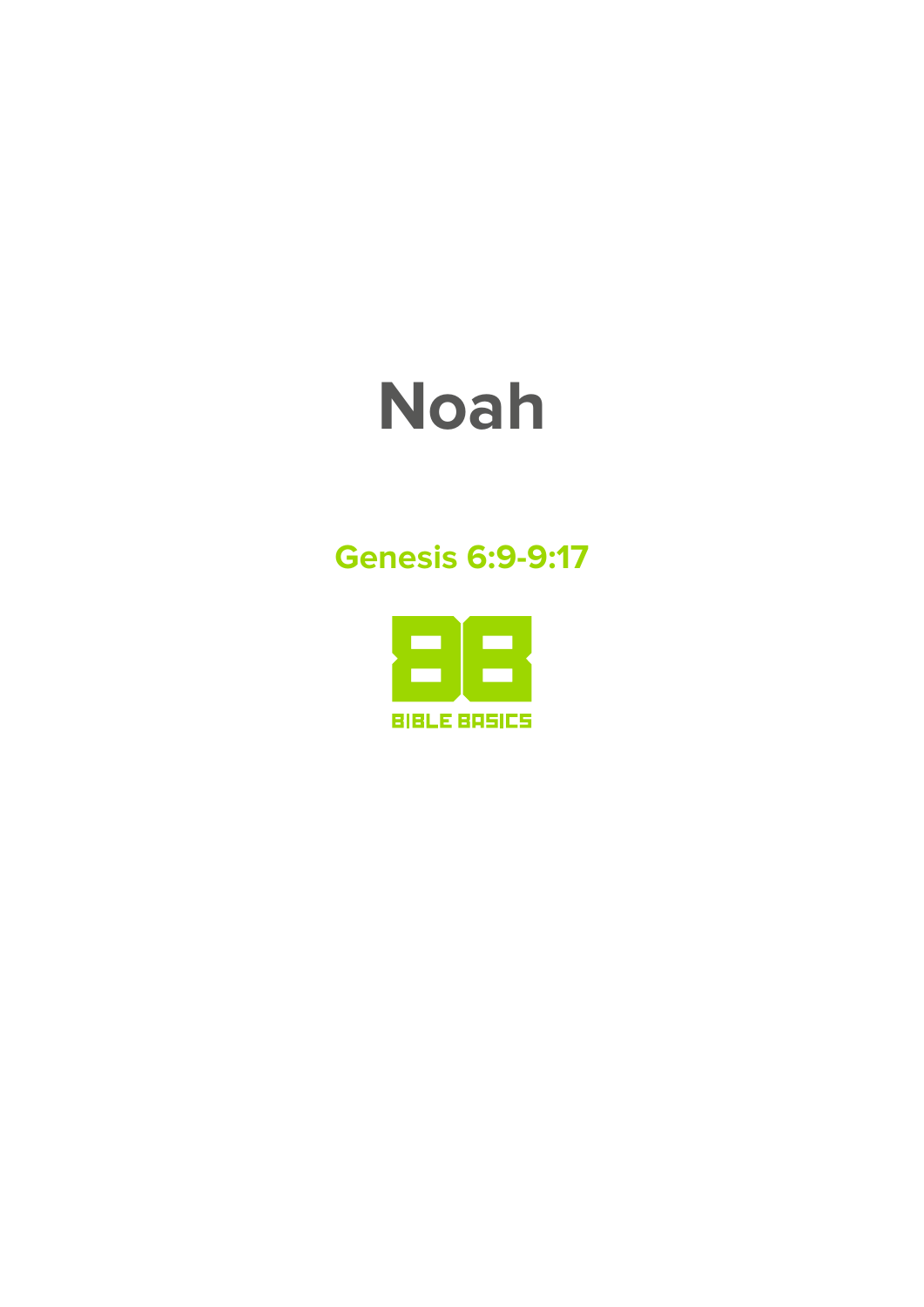# **Preparation Noah**

#### 1. INTRODUCTION TO THIS SUNDAY



This is the fifth in a block of six Sundays about the beginning of the world. This block, we are reading one psalm and

six stories from the book of Genesis: about the creation of heaven and earth and all that lives in them, about the first people, starting off in the Garden of Eden and then having to make a living outside of it, about Noah and the flood, and about the tower of Babylon.

This Sunday focuses on parts of Genesis 6:9-9:17: Noah, his family and lots of animals are saved from the flood. After the flood, God gives a sign of his promise of faithfulness to humanity: the rainbow.

With the **4-8 year-olds**, we'll focus on God's promise, shown by the sign of the rainbow.

With the **8-12 year-olds**, we'll focus on Noah, his family and the animals waiting for a sign that the earth is dry again.

#### 2. CONTEXT OF THE BIBLE **PASSAGE**



After Cain and Abel's story, there is a list of

Adam's descendants. This lists ends in Noah and his family. From Genesis 6 on, there is a long story about them.

The people living on earth at that time were doing evil. They were no longer doing what God wanted them to do. Only Noah was different. Genesis 6:9-10 says, "Noah had no faults and was the only good man of his time. He lived in fellowship with God." God decides to end life on earth. Only Noah and his family get to live.

After the story about Noah and the flood, there is another story about Noah. In that story, Noah is drunk. We can also read about Noah's descendants there. After that, there is the story of the tower of Babylon. That is our next story in the Bible Basics series.

In the New Testament, Noah is listed as one of Jesus' ancestors (Matthew 24:36-37). And a number of times, it mentions how the Son of Man will come unexpectedly, just like the flood did (for example in Matthew 24:36-37).

The stories from Genesis 1-11 are like the stories told by Israel's neighboring peoples. The most famous story is the Epic of Gilgamesh from Mesopotamia. In this collection of stories, there is also a tale of a major flood. In it, the gods let the water rise because people are making so much noise

and the gods want to sleep. In this story, too, someone survives because he makes a large boat. But there is a major difference: in the Bible book of Genesis, God isn't causing a flood because people are too noisy, but because they're not living according to his will.

#### 3. EXPLANATION OF THE BIBLE PASSAGE



God regrets making people and animals, because everything they do is evil. So God wants to remove all people from the earth,

except Noah, who is living in fellowship with God. So God tells Noah to build a boat: the ark. The Hebrew word for it (tebah) is used for two objects in the Bible: the enormous wooden "box" Noah builds and the wicker basket which is used to save Moses. It's not the same word that is used for the ark of the covenant.

In addition to Noah and his wife and their three sons with their wives, the boat should also be large enough to house lots of animals: one male and one female of every species (Genesis 6:20). Genesis 7:2 says that of each clean species of animal, there should be seven pairs on the boat, and of all the unclean animals, only one.

In forty days, the earth is flooded, leaving everything covered with water for 150 days. After that, the water begins to retreat. Noah then first sends out a raven, but it returns unsuccessfully. Then he sends out a dove, which also returns. After seven days, he sends out an other dove, which returns with an olive branch. The fourth time, the dove does not return. Then Noah knows that he, his family and all the animals can safely leave the ark.

The first thing Noah then does, is build an altar and make a sacrifice to God. God then promises to humanity that he will never again send another flood that destroys the whole earth. And he promises the same to the animals, too (Genesis 9:10). As a sign of his promise, a rainbow appears. Every time there is a rainbow, God will remember his promise.

In this story, God makes a covenant with all people and animals. In the Old Testament, God makes several covenants. For example when he promises many descendants and a country to Abraham (Genesis 12:1-19), and when he gives Moses two stone tablets with the ten commandments in the desert (Exodus 19:1-9 and 20:1-17), and when he promises David that he will always have descendants and that his kingdom will last forever (2 Samuel 7:11-16).

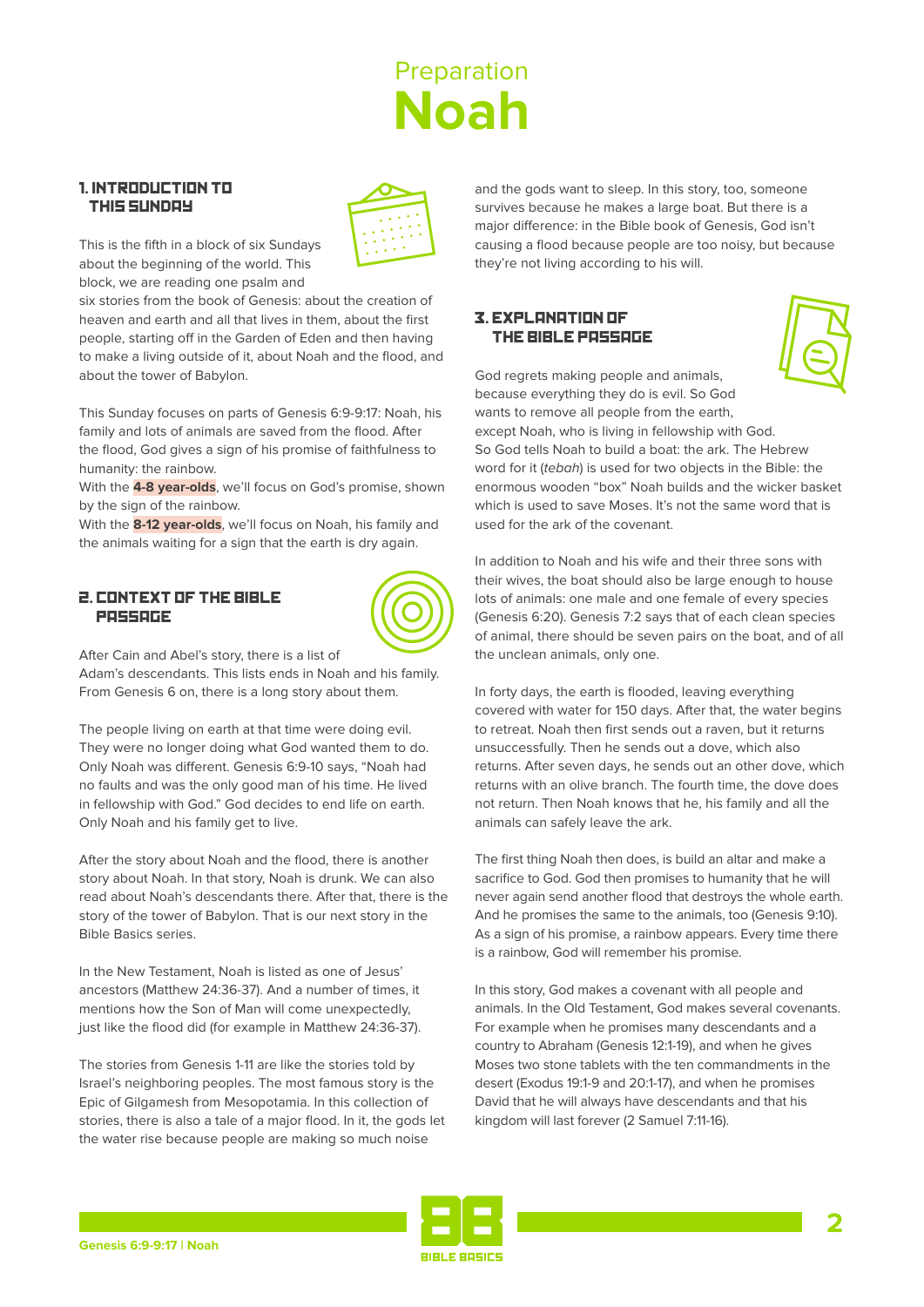# Preparation **Noah**

#### 4. FROM THE BIBLE

#### **4-8 years**

The younger children will focus on Genesis 9:16-17.

"When the rainbow appears in the clouds, I will see it and remember the everlasting covenant between me and all living beings on earth. That is the sign of the promise which I am making to all living beings."

#### **8-12 years**

With the older children, we will focus on Genesis 8:11.

The dove returned to him in the evening with a fresh olive leaf in its beak. So Noah knew that the water had gone down.

#### 5. WHAT WILL YOU NEED?

#### **4-12 years**

#### **During the church service**

- colored sweets (like Skittles or Smarties)
- a round, flat plate with a slightly raised edge
- warm water

#### **4-8 years**

#### **All the Colors of the Rainbow**

- balloons in the colors of the rainbow

#### Or:

- cards in the colors of the rainbow (several cards for each color)

#### **Under the Rainbow**

- the handout
- colored pencil

#### **Wear That Rainbow!**

For each child

- a white T-shirt
- an apron for painting in (or garbage bag or old shirt)
- a sponge

#### And also:

- child-friendly textile paints in the colors red, orange, yellow, green, blue and purple
- old newspapers
- water

#### **Rainbow Game**

- three ropes, all equally long

#### **8-12 years**

#### **It's Huge**

- from the Bible: Genesis 6:14-16
- a tape measure

#### **Bible passage**

- a bible

#### **Dry in the Water?**

- a sheet of paper
- a glass
- a bucket or washtub filled with water

#### **Who Waits Least?**

#### For each child:

- seven green strips of paper

#### And also:

- three sheets of paper, one with an A on it, one with a B and once with a C
- sellotape



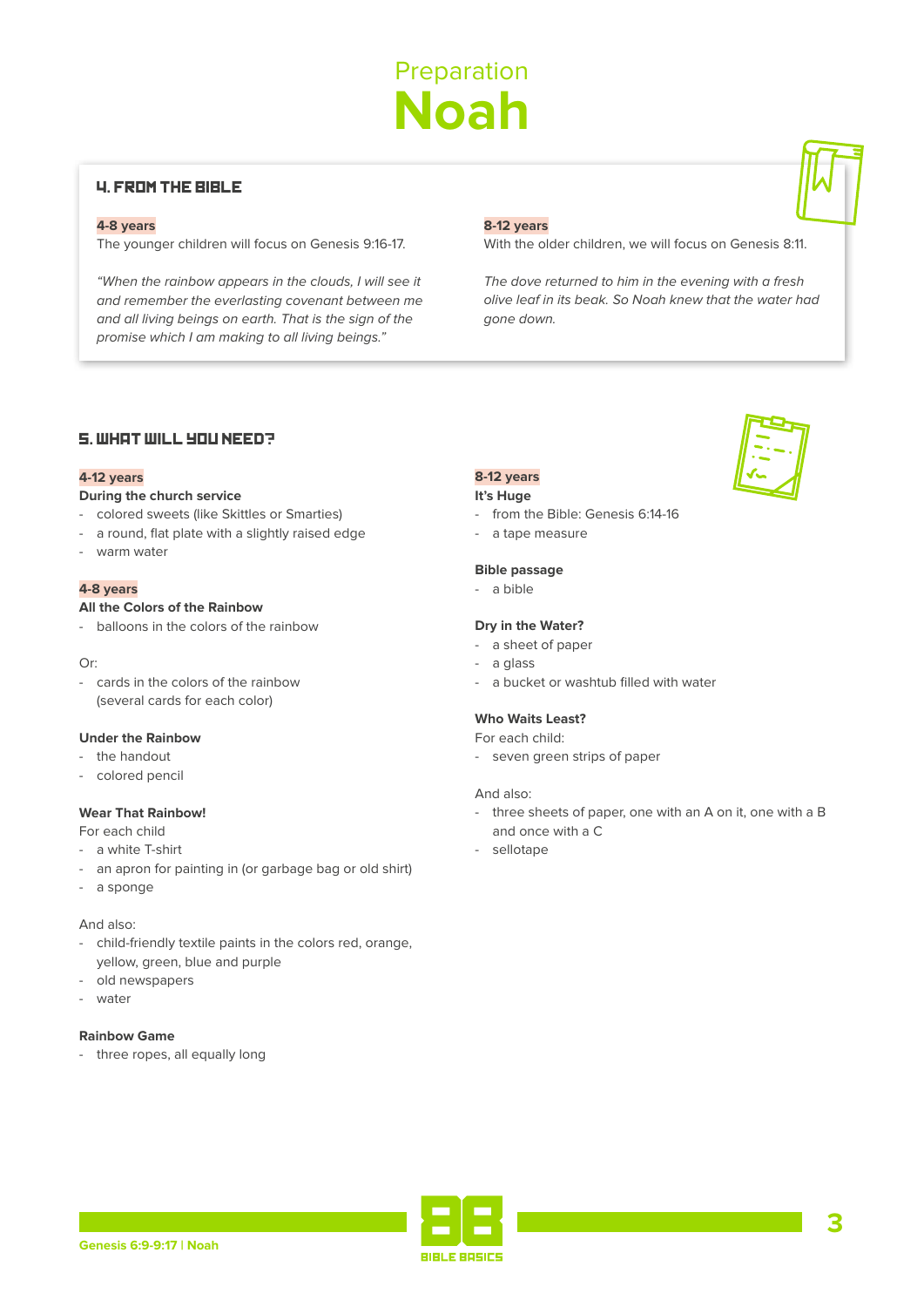



#### **6. CHILDRENS MOMENT IN THE SERVICE**

#### **So Many Beautiful Colors!**

You can use colored sweets to make your own beautiful rainbow.

What do you need?

- colored sweets (like Skittles or Smarties)
- a round, flat plate with a slightly raised edge
- warm water



- Give the children a bag of sweets to take home with them, so they can do this experiment at home. Put the sweets in a line along the edge of the plate. Make sure their colors alternate. Now carefully pour a bit of hot water onto the plate, so that all the sweets are now in the water. What happens next?
- If you've got a beamer, you can film and show what happens, so that everyone in church can clearly see what is happening.



#### 7. TO START OFF

#### **4-8 years**

#### **All the Colors of the Rainbow**

Do either one of these assignments and make a beautiful rainbow together.



- Set a time limit for how long the children can take to make their rainbow.

#### **Rainbow 1**

What do you need?

- balloons in the colors of the rainbow

Inflate the balloons and give a balloon to each of the children. Have them form a living rainbow. You could first do this standing up, then lying down. Can the children make a rainbow together?



If the children don't know the order of the colors? Have them check the illustration that goes with the Bible Story.

#### **Rainbow 2**

What do you need?

- cards in the colors of the rainbow (several cards for each color)

Beforehand, hide the rainbow-colored cards. Have the children find the cards, and sort them out by color. Can they make a rainbow with the cards?



If there aren't a lot of children, use only one card for each color.

#### **8-12 years**

#### **It's Huge!**

God tells Noah to build a boat. How big should that boat be?

What do you need?

- from the Bible: Genesis 6:14-16
- a tape measure

Read the children Genesis 6:14-16. Then have them measure 15 feet. After this, have them walk that distance thirty times: that's how long the boat was! If you have a lot of time, you can do the same with the breadth and height of the boat.

**4**

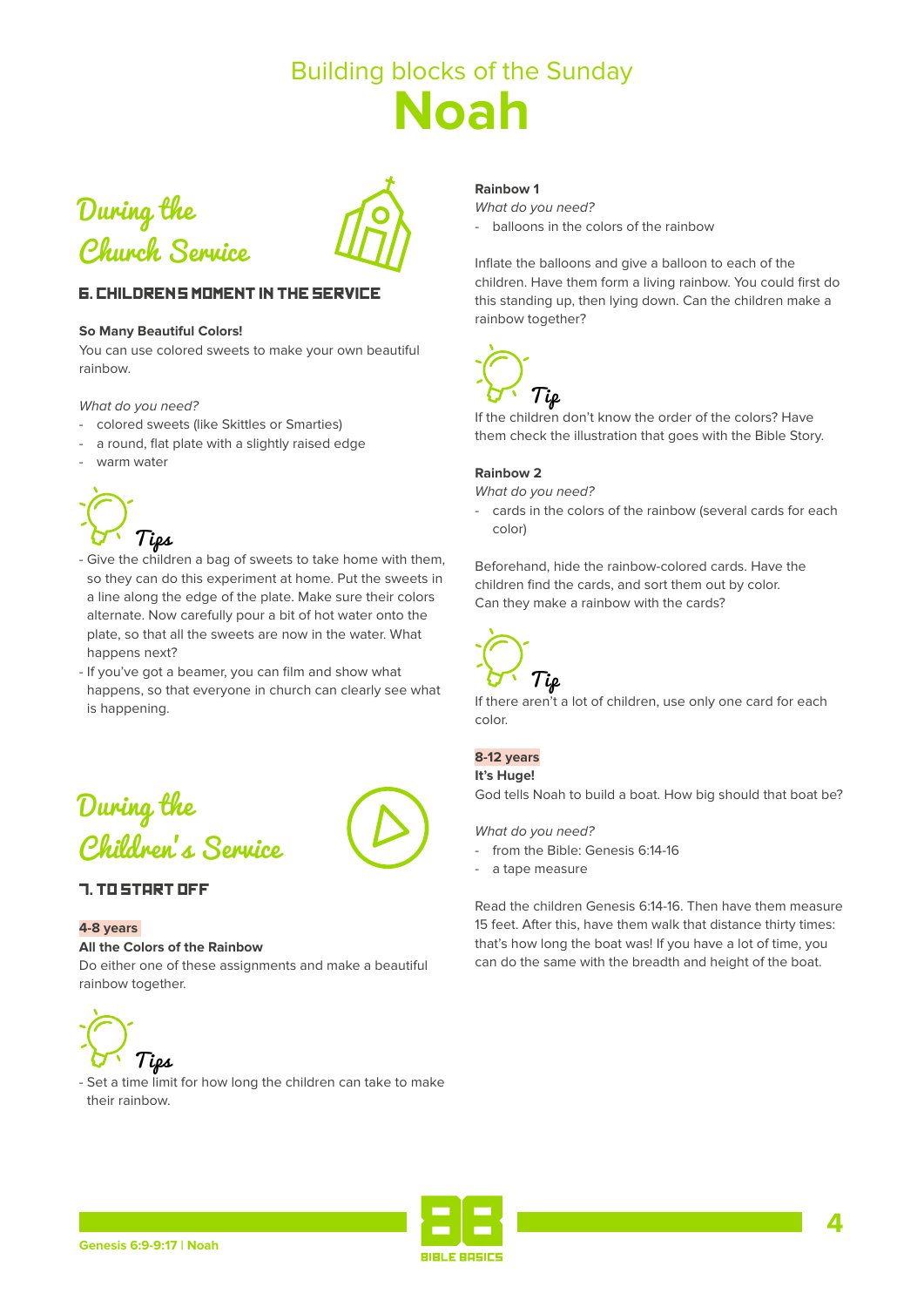#### 8. PRAYER AT THE START OF THE CHILDRENS SERVICE





Sit down in a circle for this prayer. You could light a candle.

Faithful God, Today, we'll hear a special story. It's about Noah and the animals on the boat. After the big flood, a rainbow appears with beautiful colors. The rainbow reminds us that you remember us. Thank you that you are good to us, and that you take care of the world. Amen.

#### 9. BIBLE STORY

#### **4-8 years**

#### Genesis 8:15-9:17

Tell the story to the children. While you talk or after reading the story, look at the picture together. Ask the children to look carefully and say what they see. You could also use the older children's fact file for more information.



#### **What happened previously**

God sees how people take wrong decisions and hurt each other. He decides to start over again with Noah and his family. Because Noah is God's friend. God tells Noah to build a boat. In that boat, Noah, his family and lots of animals will be safe from the flood. Together, they float on the water for many months …

Finally! The boat's door can be opened. Noah gets out. So does his wife. His sons Shem, Ham and Japheth open all the cages. And off go the animals. They fly, run, crawl and jump out of the boat. And they disappear among the trees. More than a year ago, Noah and his wife went aboard, along with all the animals. When the door was closed, it started raining. Very hard. For very long. After a while, the boat started to float. In the end, even the mountains were hidden beneath the water. The whole world was flooded.

And then the water finally stopped. Slowly, the water started to go down. It took so long! Noah became quite impatient. But now, at last, the earth is dry again. And green. Food is growing. The birds can nest in the trees again. The foxes can make holes again. The hares can run again. And Noah finally feels grass underneath his feet again, and he smells the first flowers. He could dance, he's so happy!

Noah builds an altar and makes a sacrifice. This way, he tells God, I am happy that you have taken such good care of me and my family. When it was raining, you looked after us.

And then, Noah hears God's voice. "Noah, this is a special day," God says. "It's a new beginning. I promise I will always take care of you and your family. You will have many children. All over the world, there will be people. I'll make sure that every year there will be a time to sow, and a time to gather in the harvest, to collect the food from the land.

For months, Noah lived on a boat. Now, he would love to eat some fresh bread. Tomorrow, I'll sow some wheat, he thinks. And I'll plant grape seeds. Then in the end, we'll have something nice to eat.

"People are special", God continues. "They are like me. I want you to take good care of each other. Don't hurt each other. Don't kill each other. I want you to love each other." "But perhaps things will go wrong again", Noah says to God. "Perhaps people will do wrong things again. Things you don't like."

"I know", God says. "But you don't have to be afraid.

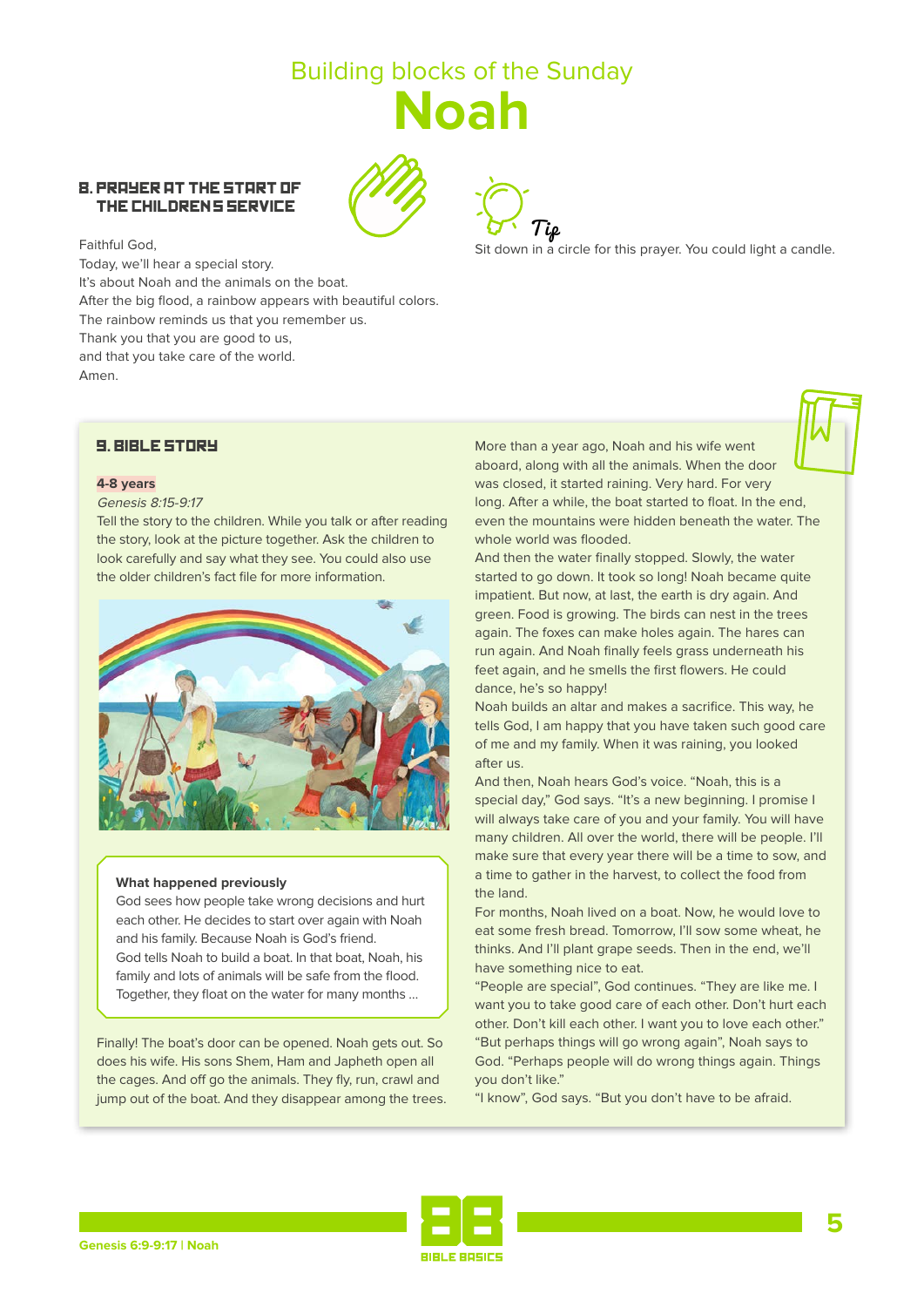There will never be a flood like this again. I promise. To you and to all the tame and wild animals. To the birds and all the animals that were on the boat.

And I'll give you a special sign so that you'll be sure. I'll put an arch in the sky. A rainbow, with all the colors I created. When there is a lot of rain and you see the rainbow, you'll know I am thinking about you. That I'm thinking about my promise to you: there will never be a flood like this again. I will take care of you and all the animals. Always."

#### **8-12 years**

Below, you'll find the Bible passage. It's from these parts of Noah's story:

- Genesis 6:9-22: Noah is a good man. Noah has to build a boat.
- Genesis 7:6-12: There is a flood.
- **Genesis 8:1-14: God remembers Noah, Noah sends out a raven and a dove.**
- Genesis 9:8-17: God makes a promise to the people, God gives a sign of his promise.

If it's too much to read all of it, leave out some sections and summarize them so that the storyline can still be understood. The section "Noah sends out a raven and a dove" (Genesis 8:6-14) is important; it's the cornerstone for the rest of this Sunday's program. You could just stick to Genesis 8:1-14.

#### **Noah**

This is the story of Noah. He had three sons, Shem, Ham, and Japheth. Noah had no faults and was the only good man of his time. He lived in fellowship with God, but everyone else was evil in God's sight, and violence had spread everywhere. God looked at the world and saw that it was evil, for the people were all living evil lives. God said to Noah, "I have decided to put an end to all people. I will destroy them completely, because the world is full of their violent deeds. Build a boat for yourself out of good timber; make rooms in it and cover it with tar inside and out. Make it 450 feet long, 75 feet wide, and 45 feet high. Make a roof for the boat and leave a space of 18 inches between the roof and the sides. Build it with three decks and put a door in the side. I am going to send a flood on the earth to destroy every living being. Everything on the earth will die, but I will make a covenant with you. Go into the boat with your wife, your sons, and their wives. Take into the boat with you a male and a female of every kind of animal and of every kind of bird, in order to keep them alive. Take along all kinds of food for you and for them." Noah did everything that God commanded.

#### **The Flood**

Noah was six hundred years old when the flood came on the earth. He and his wife, and his sons and their wives,

went into the boat to escape the flood. A male and a female of every kind of animal and bird, whether ritually clean or unclean, went into the boat with Noah, as God had commanded. Seven days later the flood came. When Noah was six hundred years old, on the seventeenth day of the second month all the outlets of the vast body of water beneath the earth burst open, all the floodgates of the sky were opened, and rain fell on the earth for forty days and nights.

#### **The End of the Flood**

God had not forgotten Noah and all the animals with him in the boat; he caused a wind to blow, and the water started going down. The outlets of the water beneath the earth and the floodgates of the sky were closed. The rain stopped, and the water gradually went down for 150 days. On the seventeenth day of the seventh month the boat came to rest on a mountain in the Ararat range. The water kept going down, and on the first day of the tenth month the tops of the mountains appeared. After forty days Noah opened a window and sent out a raven. It did not come back, but kept flying around until the water was completely gone. Meanwhile, Noah sent out a dove to see if the water had gone down, but since the water still covered all the land, the dove did not find a place to light. It flew back to the boat, and Noah reached out and took it in. He waited another seven days and sent out the dove again. It returned to him in the evening with a fresh olive leaf in its beak. So Noah knew that the water had gone down. Then he waited another seven days and sent out the dove once more; this time it did not come back. When Noah was 601 years old, on the first day of the first month, the water was gone. Noah removed the covering of the boat, looked around, and saw that the ground was getting dry. By the twenty-seventh day of the second month the earth was completely dry.

#### **God's Covenant With Noah**

God said to Noah and his sons, "I am now making my covenant with you and with your descendants, and with all living beings—all birds and all animals—everything that came out of the boat with you. With these words I make my covenant with you: I promise that never again will all living beings be destroyed by a flood; never again will a flood destroy the earth. As a sign of this everlasting covenant which I am making with you and with all living beings, I am putting my bow in the clouds. It will be the sign of my covenant with the world. Whenever I cover the sky with clouds and the rainbow appears, I will remember my promise to you and to all the animals that a flood will never again destroy all living beings. When the rainbow appears in the clouds, I will see it and remember the everlasting covenant between me and all living beings on earth. That is the sign of the promise which I am making to all living beings."

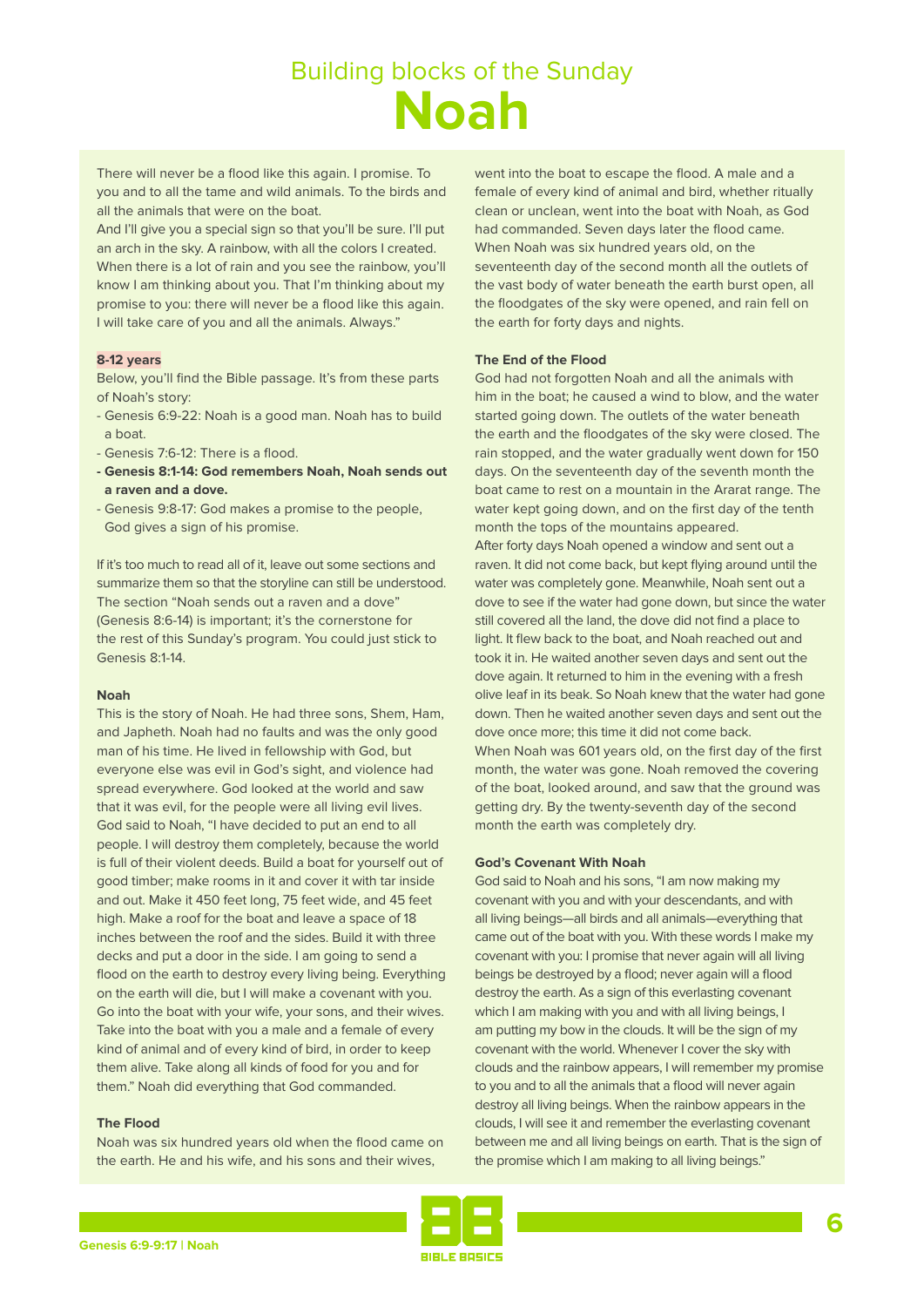#### 10. FACT FILE



The name Noah means: rest.

Noah has three sons. He names them Shem, Ham and Japheth. The name Shem means: "name" or "important". Shem is an ancestor of Abraham's. The name Ham means: "heat". The name "Japheth" means: "great" or "many". The reason for that name is that his descendants will live in a large, spread-out area. We don't know what Noah's wife or daughters-in-law were called.

#### **Peace Dove**

A dove with a green branch in its beak is a symbol of peace. And it comes from this story. Before, Noah sent out a raven and a dove, but they could not find a dry spot on the earth. Then he sends out another dove, and it returns with an olive leaf in its beak. Then Noah knows that there are branches above the water. The earth is ready for new life!

#### 11. DISCUSSION QUESTIONS



Below, there are two kinds of questions you can discuss: "knowledge questions" and "thinking questions". You can look up

the answers to the knowledge questions, for example in the story. But the thinking questions can keep your group thinking. There are no wrong answers in those!

#### **4-8 years**

- Have you ever been on a boat? What kind of boat? Did you enjoy it?
- Who joins Noah on his boat?
- When the earth is dry again and Noah gets out of the boat, he thanks God. God promises something to Noah and all the animals. What is the promise God makes?
- Have you ever seen a rainbow?
- What does God think about when he sees a rainbow? What do you think of the promise God has made?

#### **8-12 years**

- How long does Noah have to wait until he can leave the boat? (Tip: look in the Bible passage how long the rain lasts and how long it takes for the water to go down.)
- What do you think they did all those months on the boat?
- Have you ever had to wait for something for a very long time? Why do you think waiting is so hard?
- How did Noah know that the earth was dry again?
- If you could meet Noah, what would you ask him?

#### 12. DOING

#### **4-8 years**

#### **Under the Rainbow**

The rainbow connects God to each other. Have the children color the picture. Under the rainbow, they can then draw the people and animals God's promise is for.

#### What do you need?

#### - the handout

- colored pencils



#### **Wear That Rainbow!**

With your own T-shirt in the colors of the rainbow, the children can take the rainbow along wherever they go.

#### What do you need?

For each child:

- a white T-shirt
- an apron for painting in (or garbage bag or old shirt)
- a sponge

#### And also:

- child-friendly textile paints in the colors red, orange, yellow, green, blue and purple
- old newspapers
- water

Have the children wear a painting apron. Put a newspaper in each T-shirt so that the paint doesn't seep through to the other side. Divide each T-shirt into six strips. Using a sponge, the children stamp each strip one color. Stamping uses less paint, so the T-shirt dries faster. This way, the children are making their own rainbow T-shirts.



- If you have little time, make a rainbow handkerchief instead of a T-shirt.
- You could also use finger-paint, but your T-shirt will not be washable. Or you could use textile markers.



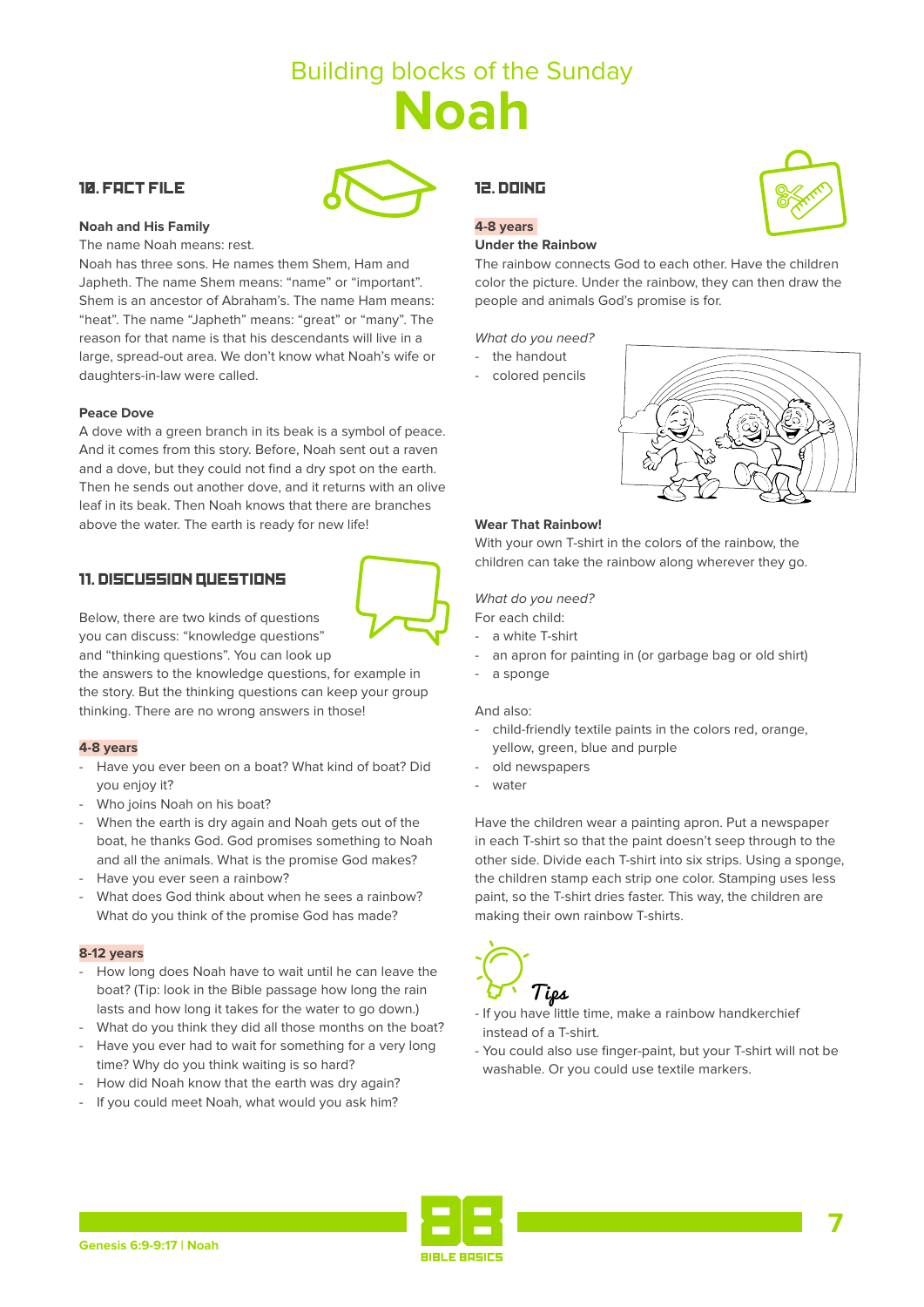#### **Rainbow Game**

Together, play this colorful game!

#### What do you need?

- three ropes, all equally long

Place the three ropes on the ground, parallel to each other. Leave at least 1.5 meters (5 ft) between the ropes. You now have four compartments.

Each compartment is given one color of the rainbow. Compartment 1 (left, up to the first rope) is red. Compartment 2 (the space between the first and the second rope) is yellow. Compartment 3 (between rope 2 and 3) is green. Compartment 4 (the final compartment) is blue.

Shout the word "rainbow" and a color. So for example, "Rainbow blue!" As quickly as possible, the children now run to the blue compartment.

If a child is in the wrong compartment, he or she is out. The child who gets to the compartment last, is also out. Which child stays in the game longest?

# Tip for young children

Make the game easier by placing an object, balloon or sheet of paper in the right color in each compartment.

#### **8-12 years**

#### **Dry in the Water?**

The earth had been wet for a long time because of all of the water. Fortunately, after a long time, the earth dried up. Noah could finally get out of the boat. He couldn't do so before, because everything you put into water gets wet. Or does it?

What do you need?

- a sheet of paper
- a glass
- a bucket or washtub filled with water
- Make a ball out of the paper.
- Push the ball to the bottom of the glass.
- Hold the glass upside down and push it under water.
- Pull the glass out of the water and take the paper out of the glass.
- Try out how the paper feels!

#### **Who Waits Least?**

In this quiz, if you wait least, you win most green "branches" and you win the game.

The children don't have to know the story well, they don't have to have read all chapters of the story. They could also guess the answers.

#### What do you need?

For each child:

- seven green strips of paper

#### And also:

- three sheets of paper, one with an A on it, one with a B and once with a C
- sellotane
- the quiz questions on the next page
- Hang three sheets of paper in the room. Make sure there's some space in between.
- Give all of the children seven green strips of paper. Tell them these are green leaves or branches, like the olive leaf the dove brings to Noah when the earth is dry again.
- Ask the first quiz question and give the children the three possible answers.
- The children choose one of the answers, and stand near the sheet with that answer's letter on it.
- Any children who've chosen the wrong answer have to wait a turn and skip a question. They also hand back one of the green strips.
- Ask all questions.
- The children who had to wait least, are the winners. They answered most questions, and have most green strips left.



If you have time, cut the strips into a branch or leaf shape.

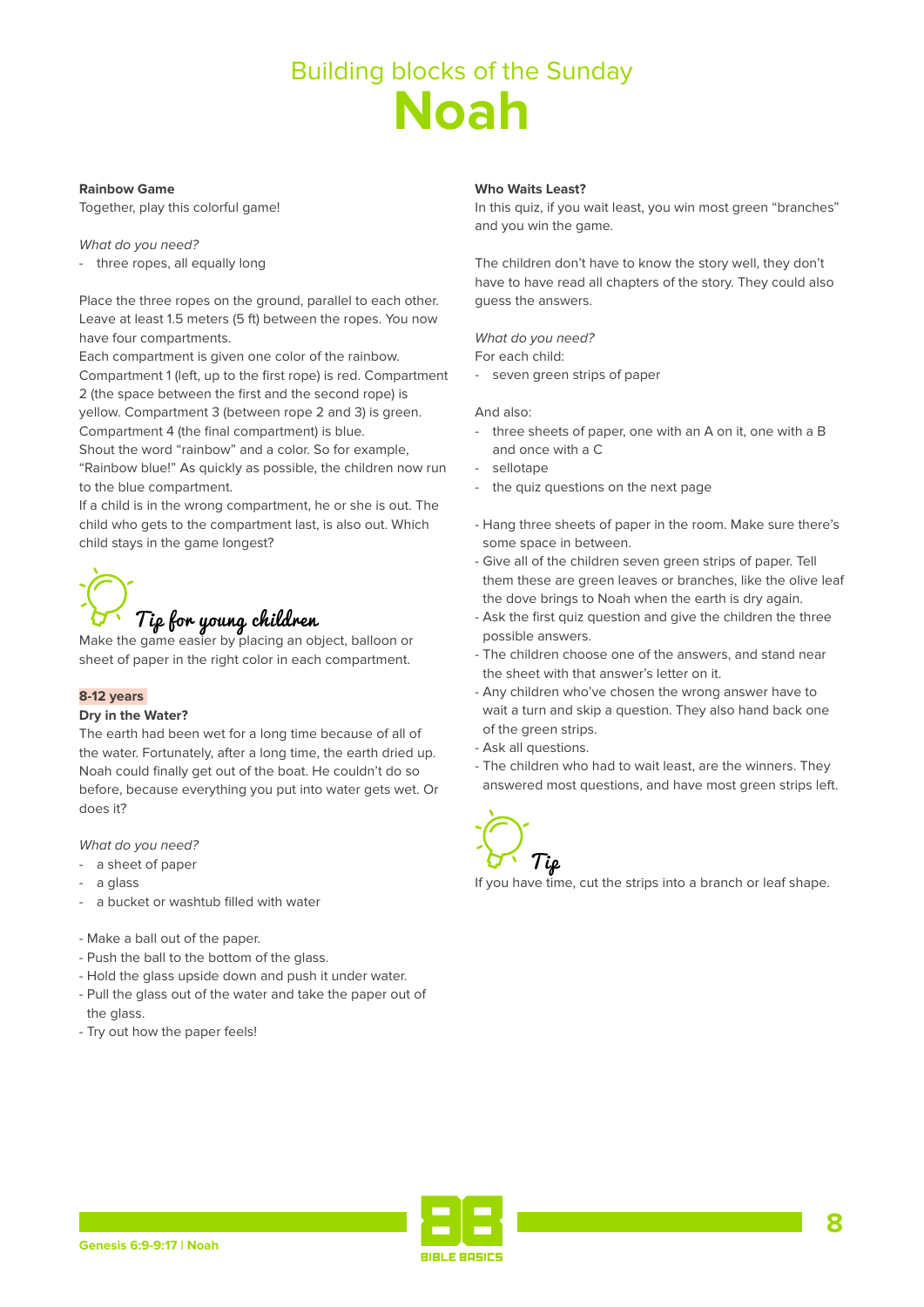#### **Quiz questions:**

- **1 How long was Noah's boat? (Genesis 6:15)**
	- $\overline{H}$  50 meters (100 feet)
	- **B** 100 meters (250 feet)
	- C **150 meters** (450 feet)
- **2 How many floors were there on Noah's boat? (Genesis 6:16)**
	- $\blacksquare$  none
	- **B** 2 floors
	-
	- C **3 floors**
- **3 How old was Noah when the big flood took place? (Genesis 7:6)**
	- **H** 500 years
	- B **600 years**
	- $\overline{C}$  700 years
- **4 How many people were on the boat? (Genesis 7:13)**
	- **H** 7 people
	- B **8 people**
	- L 10 people
- **5 How many days did it rain? (Genesis 7:12)**
	- **A** 25 days and nights
	- **B** 35 days and nights
	- C **40 days and nights**
- **6 How many feet above the tops of the mountains was the water? (Genesis 7:20)** 
	- **R** 7 meters (25 feet)
	- **B** 11 meters (40 feet
	- $\square$  14 meters (50 feet)
- **7 All in all, how long was the earth covered in water? (Genesis 7:24)**
	- A **150 days**
	- $B$  175 days
	- $\Box$  200 days
- **8 How many times did Noah send out a bird to see whether the earth was dry? (Genesis 8:7-12)**
	- $\overline{H}$  2 times
	- B **4 times**
	- C 7 times

Answers:

The right answers are underlined. On the handout, the children can discover how they can calculate whether they have the right answers.

#### 13. BLESSING



In the Bible, there is a blessing for all people. It is a wish that we often hear at the end of a church service. And we say this blessing to each other:

**"May the Lord bless you and take care of you; May the Lord be kind and gracious to you; May the Lord look on you with favor and give you peace."**

#### **Numbers 6:24-26**



- Stand in a circle and hold hands.
- Let three children say one sentence each, or say the entire blessing together.

#### **COPYRIGHT**

Text: Nederlands Bijbelgenootschap Bible passages: Good News Bible Retelling Bible story: NBG/Corine Oranje Translation: NBG/Erica Kramer Illustration 4-8 years: NBG/ Geeske van Voorthuijsen Working plan 4-8 years: NBG/Bart den Heeten Design: Frivista DTP: Villa Grafica

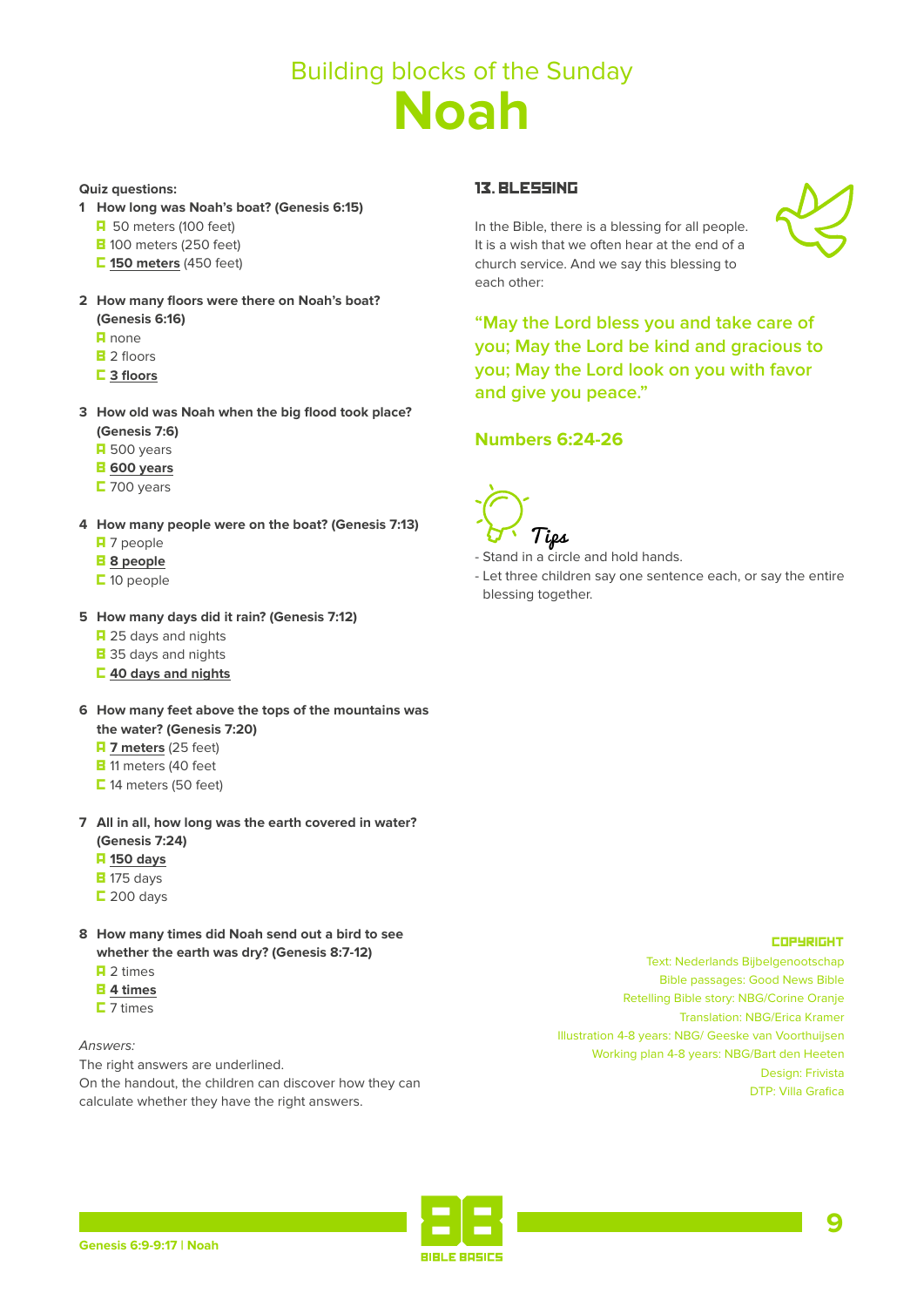**Noah | Genesis 6:9-9:17**





**God says, "When the rainbow appears in the clouds, I will see it and remember the everlasting covenant between me and all living beings on earth. That is the sign of the promise which I am making to all living beings."**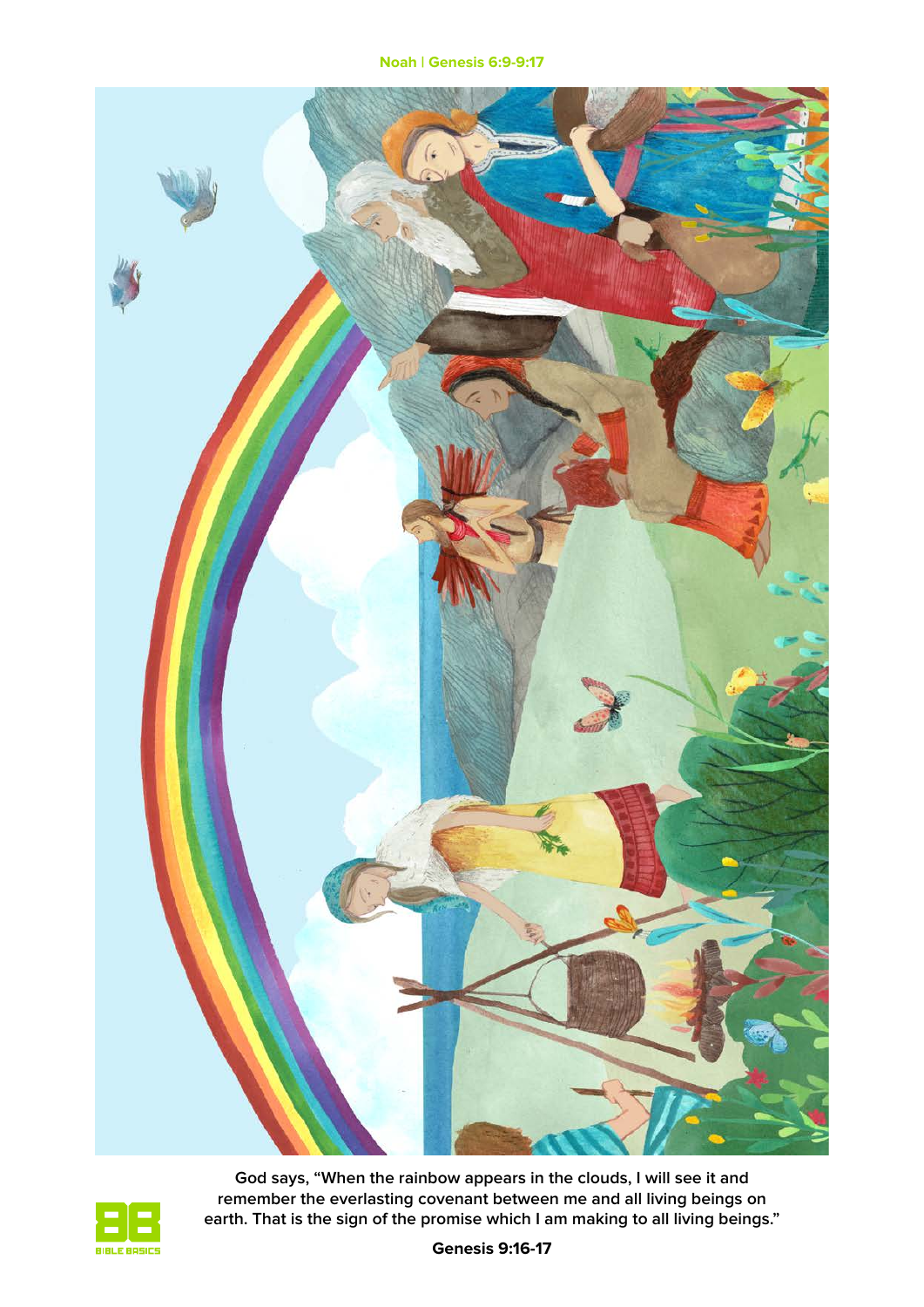### Handout (4-8 years) **Noah**



**BIBLE BASICS**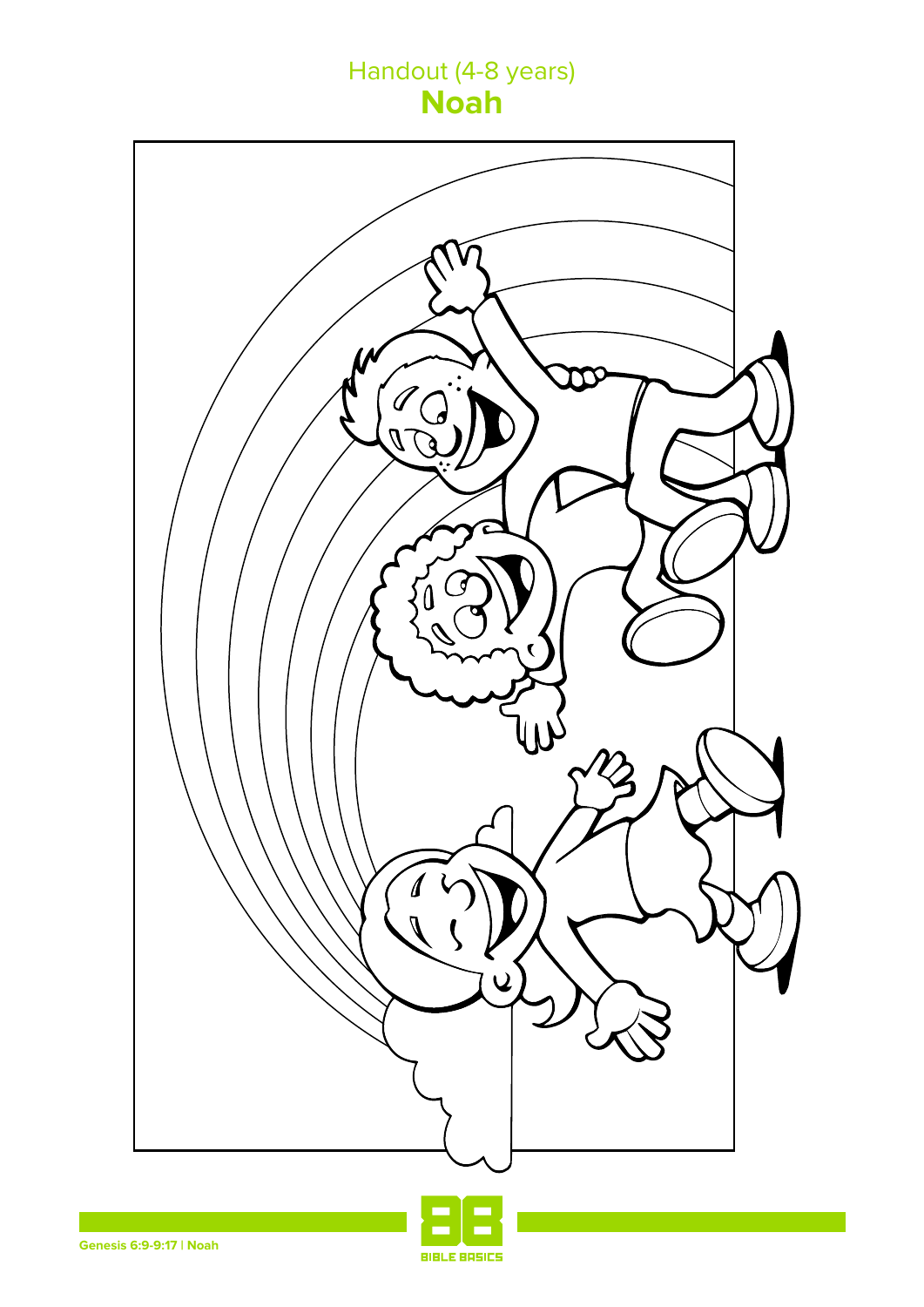### Handout (8-12 years) **Noah**

#### **The dove returned to him in the evening with a fresh olive leaf in its beak. So Noah knew that the water had gone down.**

#### **Genesis 8:11**

#### NOOH OND HIS FOMILY

The name Noah means: rest. Noah has three sons. He names them Shem, Ham and Japheth. The name

Shem means: "name" or "important". Shem is an ancestor of Abraham's. The name Ham means: "heat". The name "Japheth" means: "great" or "many". The reason for that name is that his descendants will live in a large, spread-out area. We don't know what Noah's wife or daughters-in-law were called.

#### PEACE DOVE

A dove with a green branch in its beak is a symbol of peace. And it comes from

this story. Noah has sent out a raven and a dove before, but they cannot find a dry spot on the earth. Then he sends out another dove, and it returns with an olive leaf in its beak. Then Noah knows that there are branches above the water. The earth is ready for new life!



The earth had been wet for a long time because of all of the water. Fortunately, after a long time, the earth dried up. Noah



could finally get out of the boat. He couldn't do so before, because everything you put into water gets wet. Or does it?

What do you need?

- a sheet of paper
- a glass
- a bucket or washtub filled with water
- Make a ball out of the paper.
- Push the ball to the bottom of the glass.
- Hold the glass upside down and push it under water.
- Pull the glass out of the water and take the paper out of the glass.
- Try out how the paper feels!



**RIBLE ROSICS**